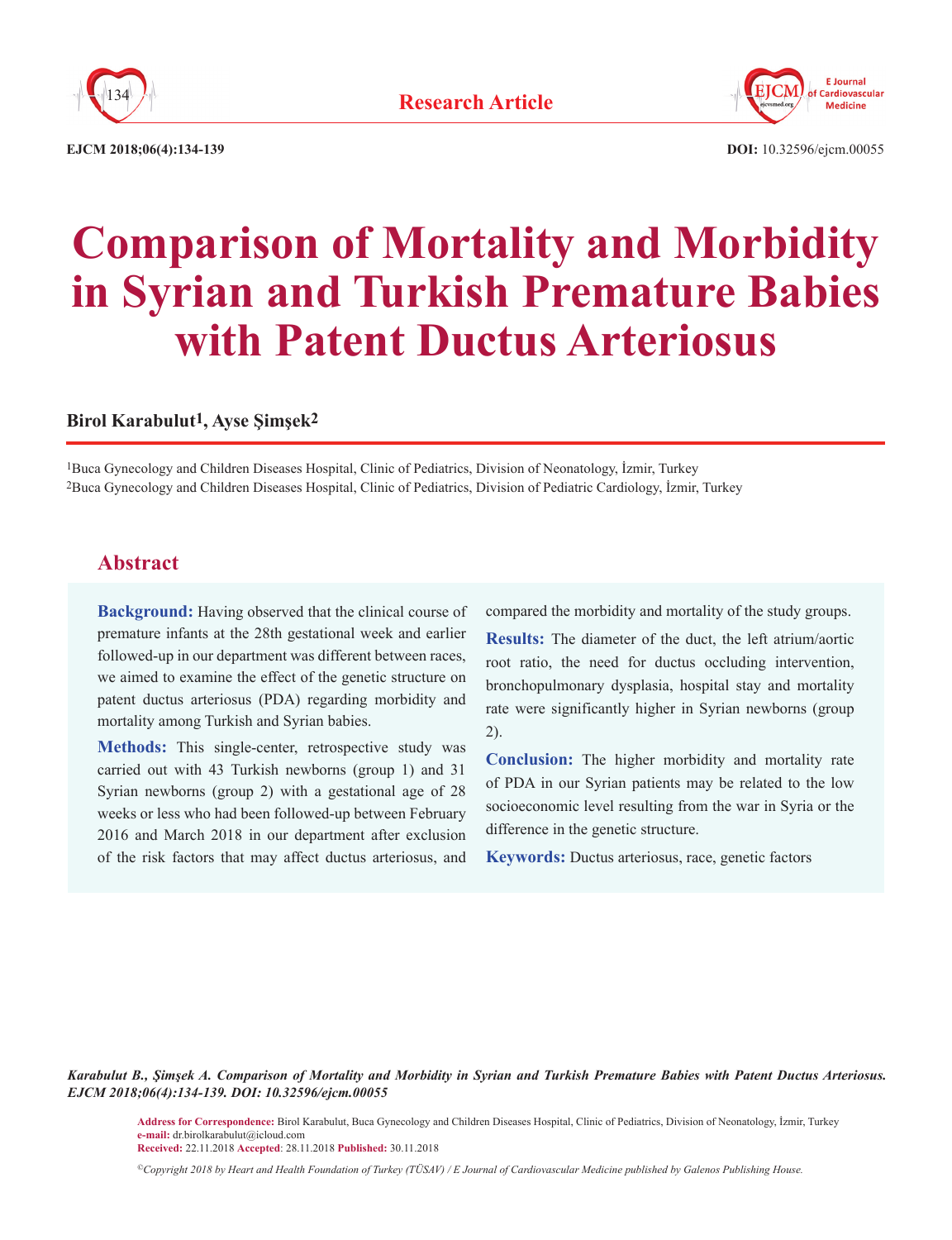



# **Introduction**

Patent ductus arteriosus (PDA) is one of the most common cardiovascular diseases with an incidence of  $27\%$  among newborns at or below  $28<sup>th</sup>$  gestational weeks.(1) According to the presence and hemodynamic effects of PDA, it may cause a number of morbidities including pulmonary hemorrhage, bronchopulmonary dysplasia (BPD), decrease in cerebral oxygenation and neurodevelopmental maturation disorder, intraventricular hemorrhage (IVH), acute renal failure, nutrition intolerance, necrotizing enterocolitis (NEC), retinopathy of prematurity (ROP), sepsis and longer hospital stay, and even mortality. $(2,3)$ 

The most important risk factors that cause the ductus arteriosus to remain open are the gestational week and low birth weight. Besides, respiratory distress syndrome, antenatal steroid use, chorioamnionitis, fluid management, sepsis, small for gestational age (SGA) baby, genetic factors and drug use are other risk factors.<sup>(4-11)</sup>

Although the incidence, morbidity and mortality rates of PDA have been reported country by country in previous studies, there are few studies on the genetic factors belonging to different races. As we observed that the clinical course of premature infants at  $28<sup>th</sup>$  gestational week and earlier followed-up in our department was different between races, we decided to compare Syrian and Turkish premature newborns with PDA in terms of morbidity and mortality, and aimed to explore the effect of genetic structure on the PDA outcome.

# **Materials and Methods**

This single-center and retrospective study was carried out with 78 Turkish newborns (group 1) and 71 Syrian newborns (group 2) with a gestational age of 28 weeks or less who had been followed-up in our department between February 2016 and March 2018. Seventy-five babies with risk factors, who have been presented in Figure 1, causing the duct to remain patent, were excluded from the study to determine the effect of the race factor.

Transthoracic echocardiography was performed

routinely within the first 24-72 hours of life according to the recommendation of the Turkish Neonatology Association for newborns with a gestational age of 28 weeks or less.<sup>(12)</sup> Echocardiographic examinations were performed using the Vivid S6 Echocardiography System (General Electric's Healthcare, Milwaukee, WI). The ductal inner diameter and left atrial (LA)/aortic root (Ao) ratio were measured by echocardiography. The ductus diameter/body weight ratio of >1.4 mm/kg and LA/Ao ratio of >1.5 were considered hemodynamically significant PDA (hsPDA).<sup>(12)</sup> Peroral treatment with oral acetaminophen was administered at a dose of 15 mg/kg, every 6 hours for three days, or ibuprofen at a dose of 10 mg/kg in the 1<sup>st</sup> day, 5 mg/kg in the 2<sup>nd</sup> day, and 5 mg/kg on the 3rd day orally.

The patients' gestational age, birth weight, gender, ductus diameter, LA/Ao ratio, whether or not the patient had received medical treatment for PDA closure (if so, which drug was administered), and the diagnoses of IVH, NEC, BPD and ROP were noted at discharge or death age. Diagnosis of NEC was established according to the Modified Bell's criteria<sup>(13)</sup>; the diagnosis of IVH was based on the Papile classification<sup>(14)</sup>, the ROP diagnosis was made according to the criteria of the International ROP Classification Committee<sup>(15)</sup>, and BPD was according to oxygen requirement at the 36<sup>th</sup> postmenstrual week.

#### **Statistical Analysis**

Statistical analyses were performed using the statistical package SPSS for Windows version 17.0 (SPSS Inc., Chicago, Illinois). The paired samples t-test and independent samples t-test were used for continuous variables. The chi-square test was used for categorical variables. Continuous variables are presented as the mean  $\pm$  SD, and categorical variables are given as frequencies and percentages. A p value of less than 0.05 was considered statistically significant.

#### **Results**

During the course of our study between February 2016 and March 2018, a total of 43 Turkish (group 1)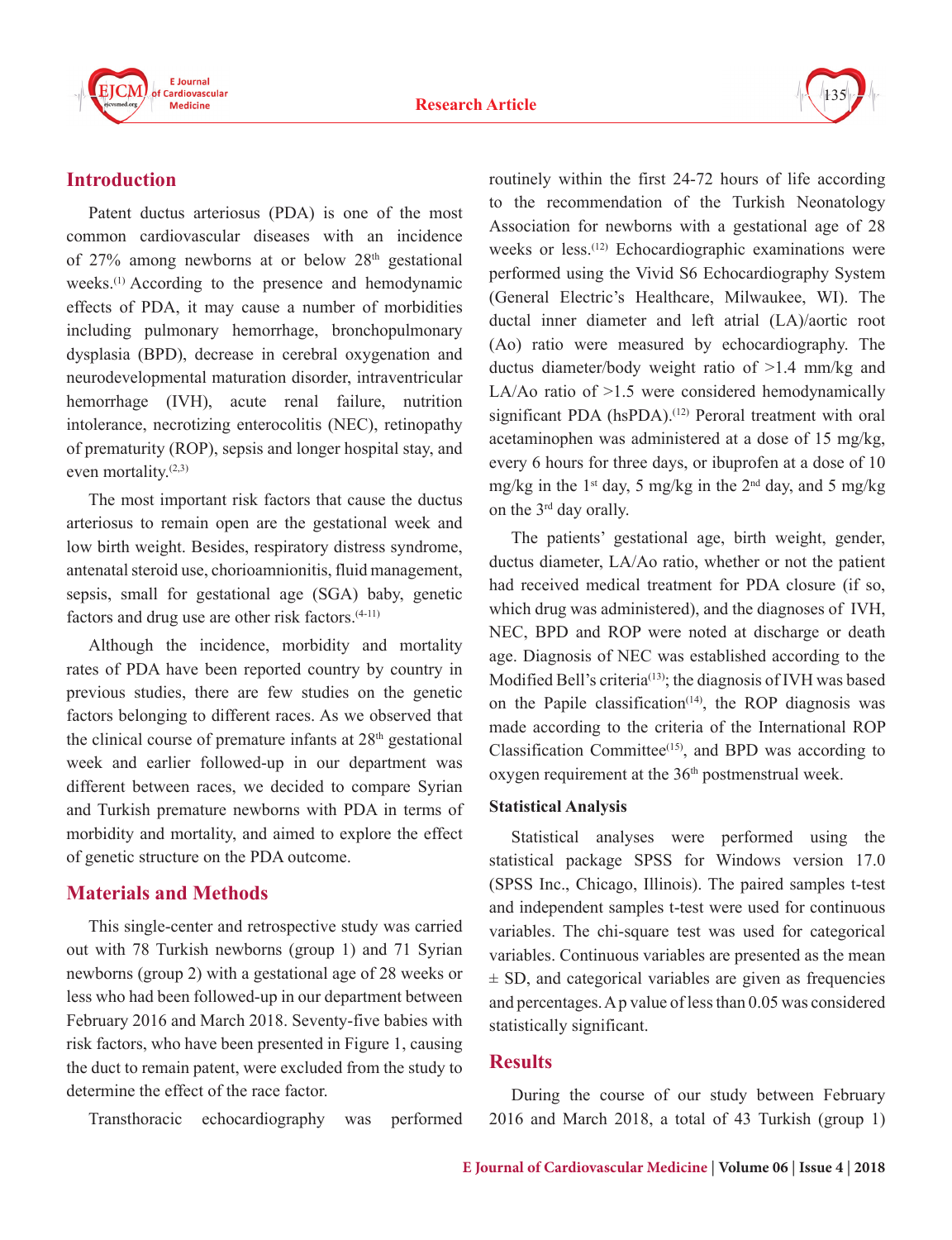





and 31 Syrian (group 2) newborns who had been born at 28 weeks of gestation or less were included in the study. The two groups were compared in terms of natal period characteristics (Table 1). There was no difference in gestational age, birth weight, sex, type of delivery and APGAR scores between the study groups  $(p>0.05$ , for all; Table 1).

When the echocardiography findings and the treatment results of PDA were compared, we found that the ductus diameter was larger, the LA/Ao ratio was higher, and the requirement for ductus closure treatment was more frequent in Syrian infants (p<0.05, for all; Table 2).

There was no difference between the two groups in terms of surfactant requirement, ventilation support requirement and type of ventilation (p>0.05, for all; Table 3).

 When the study groups were compared in terms of morbidity and mortality; the frequency of BPD, length of hospital stay and mortality rate of the babies in group 2

**Table 1.** Comparison of the natal parameters between group 1 and group 2

**F** Journal Cardiovascular **Medicine** 

| <b>Parameter</b>              | Group 1          | Group 2         | p value |
|-------------------------------|------------------|-----------------|---------|
| Gestational age<br>(weeks)    | $26.81 \pm 1.12$ | 26.73±0.96      | 0.07    |
| Birth weight (gr)             | 969±287          | 921±274         | 0.23    |
| Sex (male/female)             | 24/19            | 18/13           | 0.18    |
| Mode of delivery<br>(C/S, VD) | 27/16            | 23/8            | 0.63    |
| APGAR 1'                      | 7.06±0.66        | $6.31 \pm 0.89$ | 0.54    |
| APGAR <sub>5</sub>            | $8.23 \pm 0.57$  | $6.77 \pm 0.36$ | 0.77    |
|                               |                  |                 |         |

*C/S: Caesarean section delivery, VD: Vaginal delivery*

**Table 2.** Comparison of patent ductus arteriosus parameters between group 1 and group 2

| <b>Parameter</b>                                                                                                                                                                                                                                                                                 | Group 1          | Group 2        | p value |  |
|--------------------------------------------------------------------------------------------------------------------------------------------------------------------------------------------------------------------------------------------------------------------------------------------------|------------------|----------------|---------|--|
| Postnatal age of<br>diagnosis                                                                                                                                                                                                                                                                    | $2.3 \pm 1.2$    | $1.4 \pm 0.5$  | 0.01    |  |
| Ductal diameter                                                                                                                                                                                                                                                                                  | $1.82 \pm 0.56$  | $2.4 \pm 0.75$ | 0.02    |  |
| LA/Ao ratio                                                                                                                                                                                                                                                                                      | $1.36 \pm 0.26$  | $1.87 + 0.59$  | 0.01    |  |
| Closed without<br>treatment                                                                                                                                                                                                                                                                      | 21<br>$(48.8\%)$ | $8(25.8\%)$    | 0.01    |  |
| Ductal non-surgical<br>closure                                                                                                                                                                                                                                                                   | 22<br>$(51.2\%)$ | 23 (74.2%)     | 0.03    |  |
| Ductal surgical<br>closure                                                                                                                                                                                                                                                                       | 0                | 0              |         |  |
| $\mathbf{r}$ and $\mathbf{r}$ and $\mathbf{r}$ and $\mathbf{r}$ and $\mathbf{r}$ and $\mathbf{r}$ and $\mathbf{r}$ and $\mathbf{r}$ and $\mathbf{r}$ and $\mathbf{r}$ and $\mathbf{r}$ and $\mathbf{r}$ and $\mathbf{r}$ and $\mathbf{r}$ and $\mathbf{r}$ and $\mathbf{r}$ and $\mathbf{r}$ and |                  |                |         |  |

*LA/Ao: Left atrium to aortic root ratio*

were significantly higher than those in group 1 ( $p$  < 0.05, for all; Table 4).

According to these results, the mortality and morbidity of the newborns with PDA in group 2 were higher.

## **Discussion**

One of the most important factors contributing to morbidity and mortality among the newborns is hsPDA. The relation of hsPDA, which is diagnosed echocardiographically, with some morbidities, particularly chronic lung disease, and even mortality, has been investigated in recent years. During the follow-up of very low birth weight newborns admitted to our department in the last three years, we observed that the incidence and severity of PDA, medical treatment requirement for ductus closure, and the morbidity and mortality rates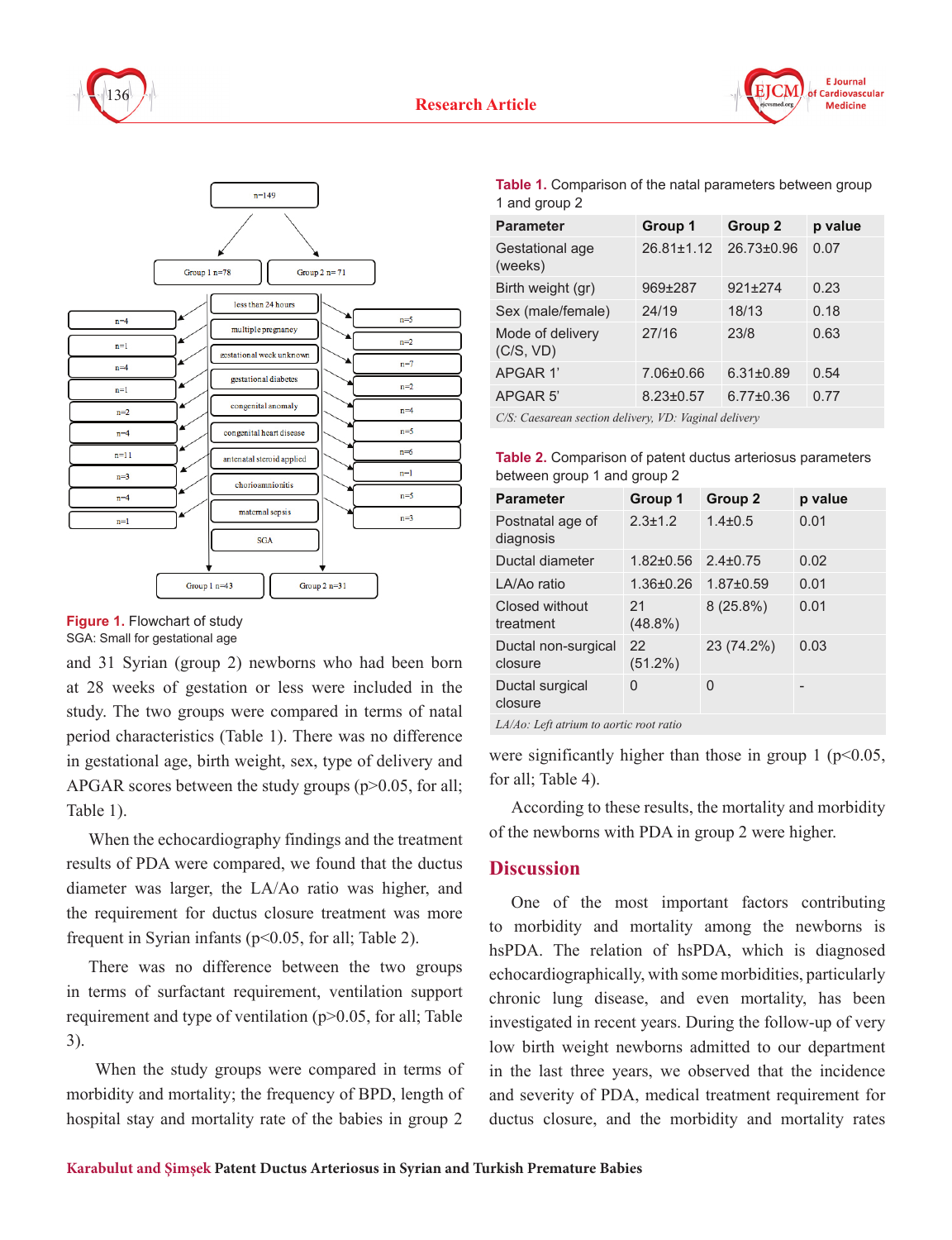



**Table 3.** Comparison of respiratory support between group 1 and group 2

| Parameter, n (%)          | Group 1    | Group 2    | p value |
|---------------------------|------------|------------|---------|
| Received<br>surfactant    | 37 (86%)   | 30 (96.7%) | 0.91    |
| <b>HFV</b>                | $3(6.9\%)$ | $3(9.6\%)$ | 0.47    |
| <b>CMV</b>                | 34 (79%)   | 27 (87%)   | 0.83    |
| <b>nCPAP</b>              | 6(13.9%)   | $1(2\%)$   | 0.52    |
| Received<br>dexamethasone | $4(9.3\%)$ | $3(9.6\%)$ | 0.33    |

*HFV: High frequency ventilation, CMV: Conventional mechanical ventilation, nCPAP: Nasal continuous positive airway pressure*

| <b>Table 4.</b> Comparison of patent ductus arteriosus outcome |
|----------------------------------------------------------------|
| between group 1 and group 2                                    |

| Parameter, n (%)                    | Group 1         | Group <sub>2</sub> | p value |
|-------------------------------------|-----------------|--------------------|---------|
| Nosocomial sepsis                   | 11 (25.5%)      | 7(22.5%)           | 0.36    |
| <b>IVH</b>                          | $8(18.6\%)$     | 8(25.8%)           | 0.12    |
| <b>NEC</b>                          | $4(9.3\%)$      | 4 (12.9%)          | 0.73    |
| <b>ROP</b>                          | $2(4.6\%)$      | $2(6.4\%)$         | 0.53    |
| <b>BPD</b>                          | 7(16.3%)        | 11 (35.4%)         | 0.01    |
| Duration of hospital<br>stay (days) | $67.4 \pm 21.3$ | 79.7±34.8          | 0.03    |
| Death                               | 6(13.9%)        | 9(29%)             | 0.01    |

*IVH: Intraventricular hemorrhage, NEC: Necrotizing enterocolitis, ROP: Retinopathy of prematurity, BPD: Bronchopulmonary dysplasia*

were higher in Syrians newborns. Thus, we compared the Turkish and Syrian newborns with a gestational age of 28 weeks or less in terms of morbidity and mortality. There was no difference in gestational age, birth weight, sex, type of delivery and the APGAR score between the two groups, whereas we found that PDA was more severe, and the incidence of BPD, the length of hospital stay and the mortality rate were higher in Syrian infants. The PDA became symptomatic earlier, and the ductus diameter and the LA/Ao ratio were higher in group 2. Previous studies have demonstrated the relationship between the ductus diameter and morbidity and mortality. Schena et al. reported that the amount and duration of the ductal shunt were associated with the length of hospital stay, the development of BPD and mortality.<sup>(16)</sup> Sehgal et al. developed a ductal staging system using functional echocardiography on 372 preterm infants born before the 32nd gestational week and found that BPD and mortality increased as the stage increased.<sup>(17)</sup> Sellmer et al. reported that as the PDA diameter increased, the frequency of IVH, BPD and mortality also increased.<sup>(18)</sup> Although these studies do not establish a causal relationship between PDA and mortality, the most commonly accepted view suggests that the morbidity and mortality increase as the amount of shunt increases. In our study, the presence and severity of PDA and the amount of shunt were higher together with a longer hospital stay and higher BPD and mortality rates in the Syrian babies. Although the factors that may affect the presence and severity of PDA (gestational age, birth weight, antenatal steroid use, chorioamnionitis, early sepsis, SGA), were similar between the two groups, the most probable explanation for the higher severity of PDA and the medical treatment requirement for ductus closure in group 2 was the difference in the genetic structure.

Although many studies have been conducted on the diagnostic methods and treatment options of PDA, there is a limited number of previous researches investigating the genetic basis of PDA. Human and animal studies on this subject focus on the genetic loci that may result in increased susceptibility to PDA. Treszl et al. showed that AT1R CC genotype of PDA developed at a lower rate than the AA and AC genotype.<sup> $(19)$ </sup> In a study by Petrova et al. comparing the newborns from black, white, Hispanic and other races with a gestational age of 32 weeks and below, they showed that the mortality of black newborns with the same gestational age and birth weight was lower than that of others.<sup>(20)</sup> Li et al. showed that PRDM6 mutations caused larger PDAs.(21) Zidan et al. and Zhu et al. found that the C677T allele of the *MTHFR* gene was associated with atrial septal defect and PDA.<sup>(22,23)</sup> In another study by Dagle et al., genetic mutations of transcription factor activating protein-2, tumor necrosis factor receptor-associated factor 1 and prostacyclin synthase were found to be associated with PDA.<sup>(24)</sup> Waleh et al. showed that the expression of SLCO2A1 and NOS3 decreased the success of indomethacin and ibuprofen in ductus closure by increasing the prostaglandin synthesis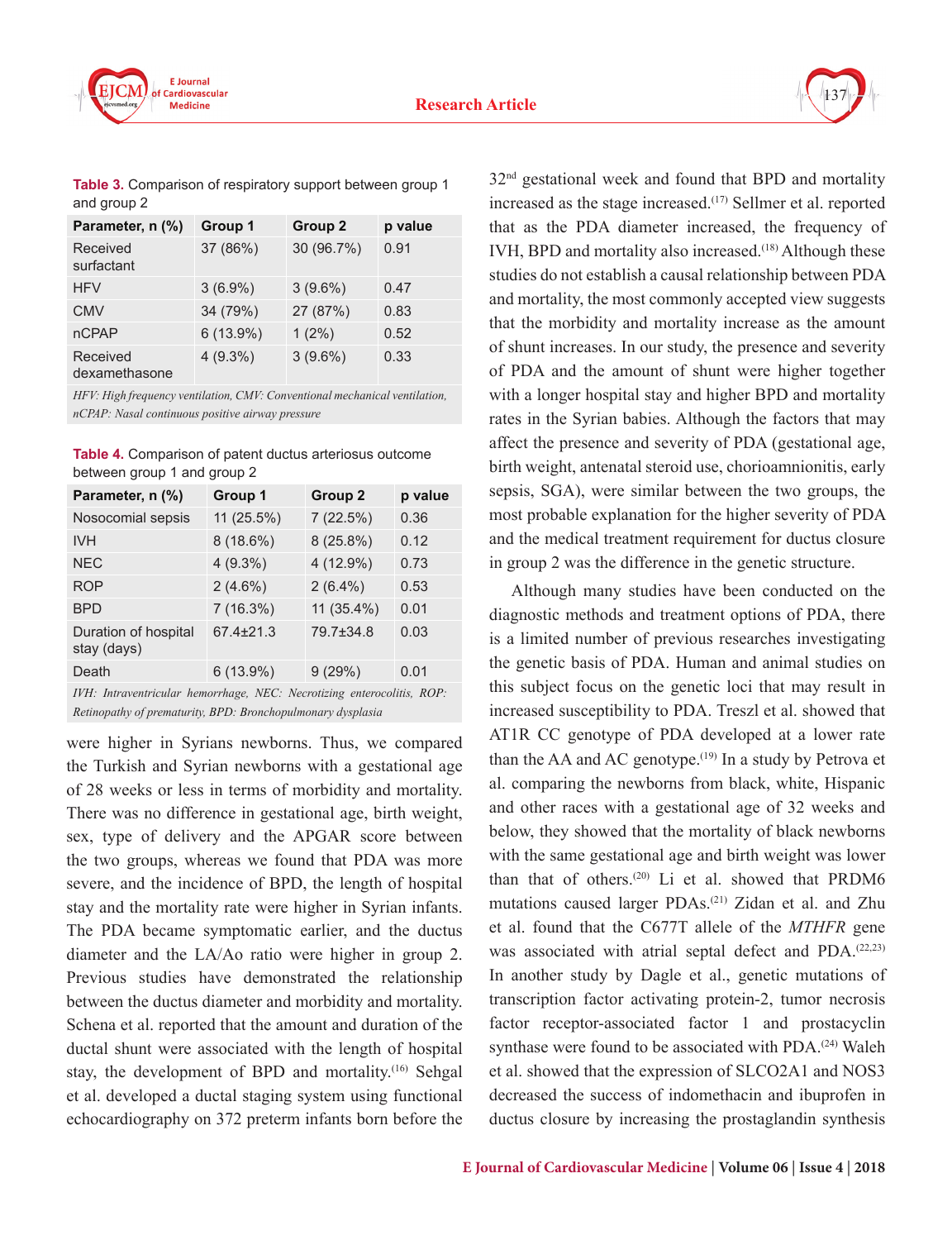



in the Caucasian race.<sup> $(25)$ </sup> Waleh et al. demonstrated that three calcium and potassium-channel genes (*CACNA1G/ alpha1G*, *CACNB2/CaL-beta2*, and *KCNA2/Kv1.2*), were associated with prostaglandin inhibition and emphasized the consideration of these genes in the development of future medical treatment strategies for PDA closure.(26) In another study, Mangones et al. investigated the prevalence of congenital heart diseases (CHD) and showed that PDA was most commonly seen in non-hispanic whites.<sup>(27)</sup> In their study with 200 patients with CHD, Qiao et al. found that MEF2C mutation was associated with PDA.(28) These previous studies suggest that the incidence and severity of PDA differ from race to race due to some kinds of mutations and differences in genetic structures, and the genetic structure even determines the success rate of the drugs used in the medical treatment for closure.

In our study, we observed that the ductus was usually wider in Syrian babies, and it is known that the larger ductus results in hemodynamically more severe shunt and increased morbidity and mortality. The reason for the ducts being wider in Syrian infants may be due to the different genetic structures mentioned above in these infants. Therefore, it is reasonable that the genetic coding of premature Syrian babies can lead to larger PDAs and consequently lead to higher mortality rates.

## **Conclusions**

Although the risk factors were similar in both groups, we found that the presence and severity of PDA and consequently the morbidity and mortality related to PDA were higher among Syrian patients in our study. We think that this difference may be due to the low socioeconomic level resulting from the war in Syria or the difference in genetic structure. We believe that an important risk factor for PDA is the genetic structure of the individual and that a decrease in the uncertainty of genetic structure with future studies will lead to changes in the diagnosis and treatment of PDA and increase the success rate and survival.

**Disclosure and conflicts of interest:** The authors declare no conflict of interest.

### **References**

- 1. Weinberg JG, Evans FJ, Burns KM, Pearson GD, Kaltman JR. Surgical ligation of patent ductus arteriosus in premature infants: trends and practice variation. Cardiol Young 2015;26:1107-14.
- 2. Mirea L, Sankaran K, Seshia M, et al. Treatment of patent ductus arteriosus and neonatal mortality/morbidities: Adjustment for treatment selection bias. J Pediatr 2012;161:689-94.
- 3. Sehgal A, McNamara PJ. The ductus arteriosus: A refined approach. Semin Perinatol 2012;36:105-13.
- 4. Clyman RI, Ballard PL, Sniderman S, et al. Prenatal administration of betamethasone for prevention of patient ductus arteriosus. J Pediatr 1981;98:123-6.
- 5. Park HW, Choi YS, Kim KS, Kim SN. Chorioamnionitis and patent ductus arteriosus: A systematic review and meta-analysis. PLoS One 2015;16;10:e0138114.
- 6. Kim ES, Kim EK, Choi CW, et al. Intrauterine inflammation as a risk factor for persistent ductus arteriosus patency after cyclooxygenase inhibition in extremely low birth weight infants. J Pediatr 2010;157:745-50.
- 7. Rakza T, Magnenant E, Klosowski S, Tourneux P, Bachiri A, Storme L. Early hemodynamic consequences of patent ductus arteriosus in preterm infants with intrauterine growth restriction. J Pediatr 2007;151:424-8.
- 8. Shelton EL, Ector G, Galindo CL, et al. Transcriptional profiling reveals ductus arteriosus specific genes that regulate vascular tone. Physiol Genomics 2014;46:457-66.
- 9. Bhandari V, Zhou G, Bizzarro MJ, et al. Genetic contribution to patent ductus arteriosus in the premature newborn. Pediatrics 2009;123:669-73.
- 10. Reese J, Veldman A, Shah L, Vucovich M, Cotton RB. Inadvertent relaxation of the ductus arteriosus by pharmacologic agents that are commonly used in the neonatal period. Semin Perinatol 2010;34:222-30.
- 11. Capozzi G, Santoro G. Patent ductus arteriosus: patho-physiology, hemodynamic effects and clinical complications. J Matern Fetal Neonatal Med 2011;24(Suppl 1):15-6.
- 12. Turkish Neonatology Association's Approach to Patent ductus arteriosus in a premature baby 2016.
- 13. Walsh MC, Kliegman RM. Necrotizing enterocolitis: treatment based on staging criteria. Pediatr Clin North Am 1986;33:179-201.
- 14. Papile LA, Burstein J, Burstein R, Koffler H. Incidence and evolution of subependymal and intraventricular hemorrhage: a study of infants with birth weights less than 1,500gm. J Pediatr 1978;92:529-34.
- 15. International Committee for the Classification of Retinopathy of Prematurity. The international classification of retinopathy of prematurity revisited. Arch Ophthalmol 2005;123:991-9.
- 16. Schena F, Francescato G, Cappelleri A, et al. Association between hemodynamically significant patent ductus arteriosus bronchopulmonary dysplasia. J Pediatr 2015;166:1488-92.
- 17. Sehgal A, Paul E, Menahem S. Functional echocardiography in staging for ductal disease severity: role in predicting outcomes. Eur J Pediatr 2013;172:179-84.